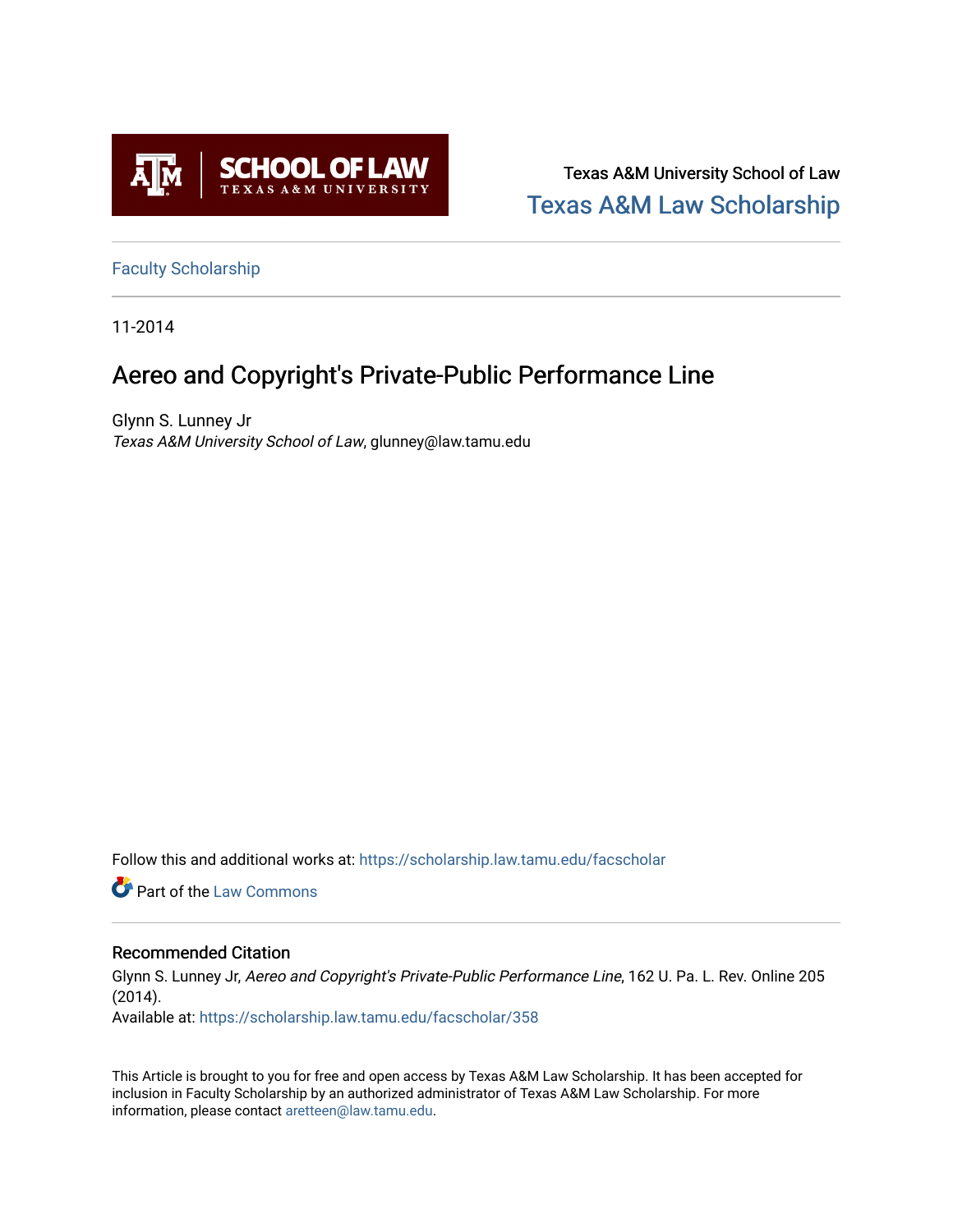# **ESSAY**

## *AEREO* **AND** COPYRIGHT'S PRIVATE-PUBLIC PERFORMANCE **LINE**

## **GLYNN S. LUNNEY,** JR.'

The Copyright Act **of 1976** provides to copyright owners the exclusive right to perform their copyrighted works publicly, but not the exclusive right to perform their works privately. As a result, to determine whether any given performance infringes a copyright owner's exclusive rights, we must draw a line between public and private performances. While drawing such a line might appear a simple task, it has proven surprisingly difficult. The current line between public and private performances is more a historical accident, coupled with historical path dependence, than a rational attempt to advance copyright's purposes.

On January **10,** 2014, the Supreme Court granted certiorari in *American Broadcasting Cos. v. Aereo, Inc.'* **By** doing so, the Court has seized an opportunity to bring some rationality to copyright's line between public and private performances. In this pending case, the respondent, Aereo, uses thousands of tiny antennae to capture television broadcast signals, which then transmit the signals to its subscribers over the Internet. 2 The question presented is whether Aereo "publicly performs" the copyrighted works carried in the television broadcast signals that are captured and retransmitted.'

t McGlinchey Stafford Professor of Law, Tulane University Law School. **I** would like to thank James Grimmelman for his help facilitating this Essay's publication, and Tyler Ochoa, David Post, and Rebecca Tushnet for their helpful comments on the *Aereo* issues.

**<sup>1</sup>134 S.** Ct. **896 (2014),** *granting cert. to* WNET, Thirteen v. Aereo, Inc., **712 F.3 d 676 (2d** Cir. **2013).**

*<sup>2</sup> See generally Aereo,* **712 F.3d** at 68o-83 (detailing Aereo's transmission system from the subscriber's perspectives, and with regard to its technical aspects).

**<sup>3</sup>** Brief for Petitioners at i, *Aereo,* 134 **S.** Ct. **896** (No. 13-461).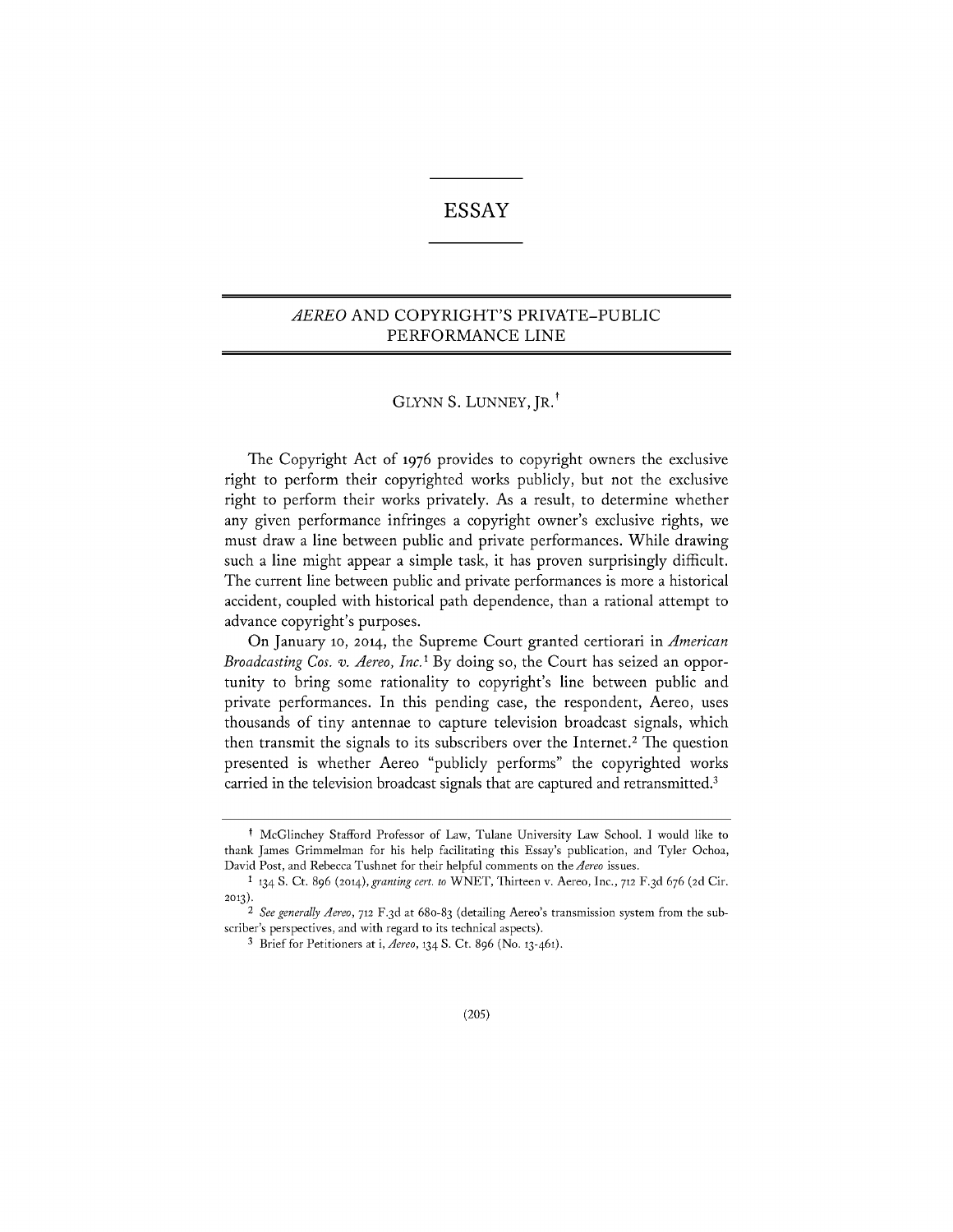Unfortunately, the answer to this question is not clear from the relevant statutory language. The petitioners insist that Aereo's service is the technical equivalent of cable, and as such, is a public performance.4 Aereo counters that its service is the technical equivalent of a thousand rooftop antennae on a thousand private homes, and as such, is a private performance.<sup>5</sup> Two judges on the Second Circuit panel below agreed with Aereo and held that Aereo had not publicly performed the copyrighted television programs at issue.6 The third, agreeing with the petitioners' characterization, dissented.'

Ultimately, however, both sides misused their analogies. Aereo is not the technical equivalent of either a cable provider or a thousand rooftop antennae. Rather, Aereo is the technical equivalent of both. Regardless of whether the focus is on cable providers, rooftop antennae installers, or Aereo, each service acts as an intermediary enabling individual consumers to receive broadcast signals and watch copyrighted television programs in the privacy of their own homes. Treating Aereo as analogous to only a cable provider, or only rooftop antennae, will not work.

Instead of employing superficial analogies or the siren call of technical neutrality, **I** suggest that we look at the underlying economics. When Congress enacted the Copyright Act **of 1976,** Congress expressly required cable providers to obtain public-performance licenses for the private performances they enable.<sup>8</sup> However, Congress refused to require such licenses for rooftop antennae installers. 9 Though historical path dependence undoubtedly played a role, a rational basis exists for this distinction. Specifically, cable providers enjoy a substantial degree of market power, arising from the naturally monopolistic character of their service. In contrast, rooftop antennae installers do not.

This distinction creates three important differences in the economic consequences that follow when the public-performance right covers an intermediary's activities. First and most specifically, an intermediary's market power determines the extent to which a licensing fee, if one is required, would be paid by the intermediary itself—rather than passed along to consumers in the form of higher prices. Thus, the congressional

*<sup>4</sup> See id. at* **26-31 ("Aereo ... is no more a mere equipment provider than a cable or satellite company; it is clearly performing the content it uses to market its service.").**

*<sup>5</sup>See* **Brief for Respondent at t6,** *Aereo,* **134 S. Ct. 896 (No. 13-461) (emphasizing that Aereo's technology relies on individual antennae assigned to each user).**

*<sup>6</sup>See Aereo,* **712 F.3 d at 696 (affirming the judgment for Aereo below).**

*<sup>7</sup>See id.* **at 696-97 (Chin, J., dissenting) (labeling Aereo's retransmission system a "sham").**

**<sup>8</sup> Copyright Act of 1976, Pub. L. No.** *94-553, §* **tit(c)(t), 90 Stat. 2541, 2551 (codified at <sup>17</sup> U.S.C.** *§ i1(c)(1)* **(2012)).**

**<sup>9</sup>** *Id. §* **110(5) (2012).**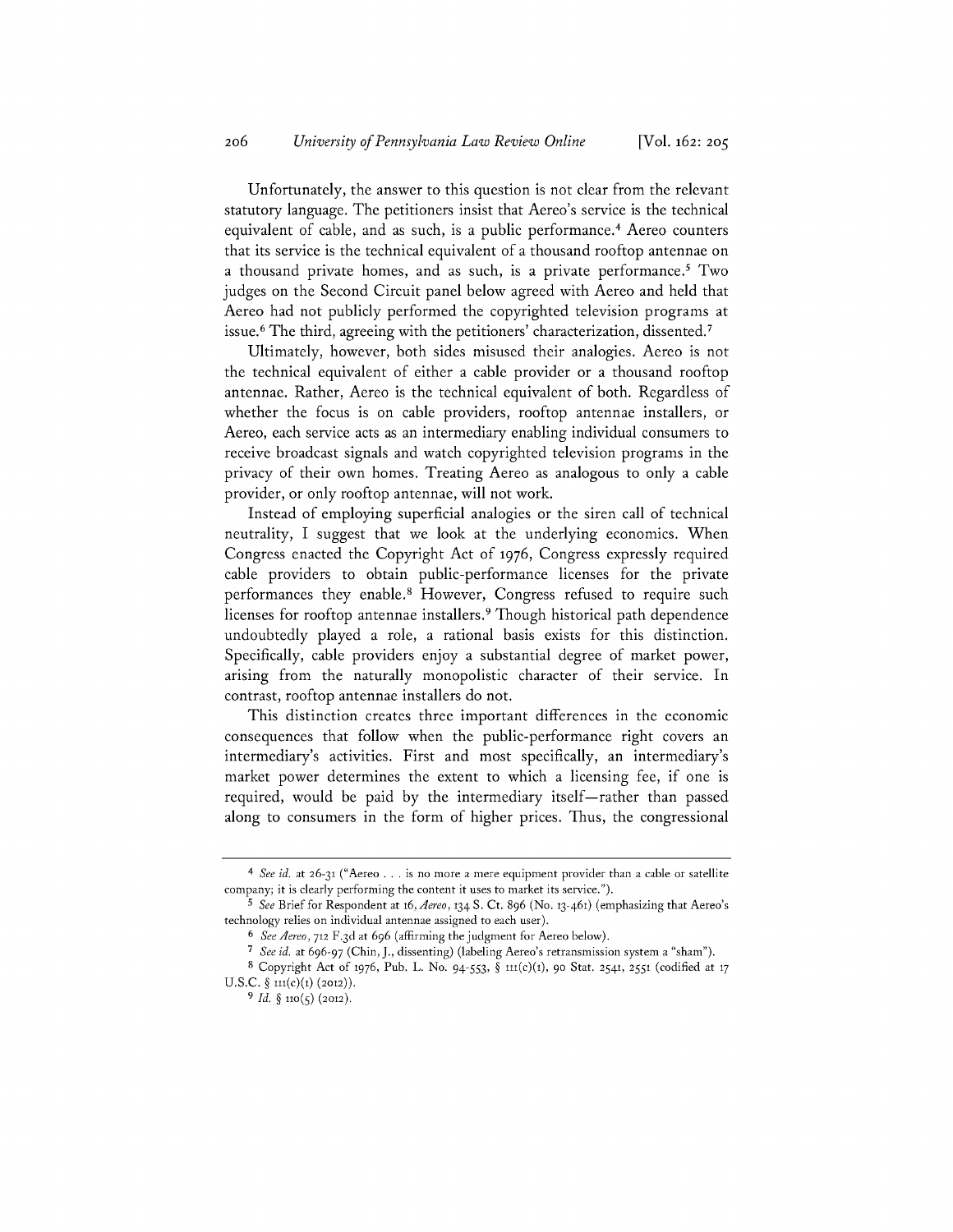distinction identifies those cases where a licensing requirement would not double-charge consumers for watching television. Second, the intermediary's market power also determines the extent to which the intermediary earns rents—or profits in excess of normal returns on the costs of providing its services. Therefore, the market-power distinction identifies instances where rents accrue, and where a license requirement would force the intermediary to share a portion of those rents with the copyright owners whose works helped generate them. Third and finally, the market-power distinction determines the extent to which a licensing fee, if required, would represent an additional source of revenue for copyright owners, rather than simply cannibalize existing advertising-based revenue streams. It thus identifies those instances where a licensing fee will most substantially increase revenue to copyright owners.

The market-power distinction thus provides a rational basis for distinguishing between cable providers and rooftop antennae installers. Though both serve as intermediaries that enable otherwise identical private performances, one enjoys market power, while the other does not. That difference, on its own, fully justifies Congress's decision to treat cable and antennae installers differently under the Copyright Act's public-performance right.

When we extend this analysis to Aereo, the key question becomes whether Aereo is more likely (i) to have market power arising from the naturally monopolistic character of its service, like cable, or (ii) to face a competitive marketplace, like antennae installers. Though Aereo's service may be the technical equivalent of both cable and antennae installers, it is the economic equivalent of only one. Whatever temporary lead-time advantage Aereo may presently have, there is nothing unique about the service it provides. Given the technology that Aereo employs, anyone can set up a similar service. Once the legality of its business practice becomes clear, we should fully expect other parties to do so. As a result, Aereo is far more likely to face the same sort of competitive marketplace that antennae installers face than to enjoy cable's natural-monopoly position. Aereo's activities should not, therefore, constitute a public performance.

The following explores these issues in more detail. Part **I** explores the historical background and the Second Circuit's analysis of the *Aereo* case. Part II then develops the argument for distinguishing public and private performances **by** focusing on whether the intermediary at issue is likely to have market power. Part **III** concludes.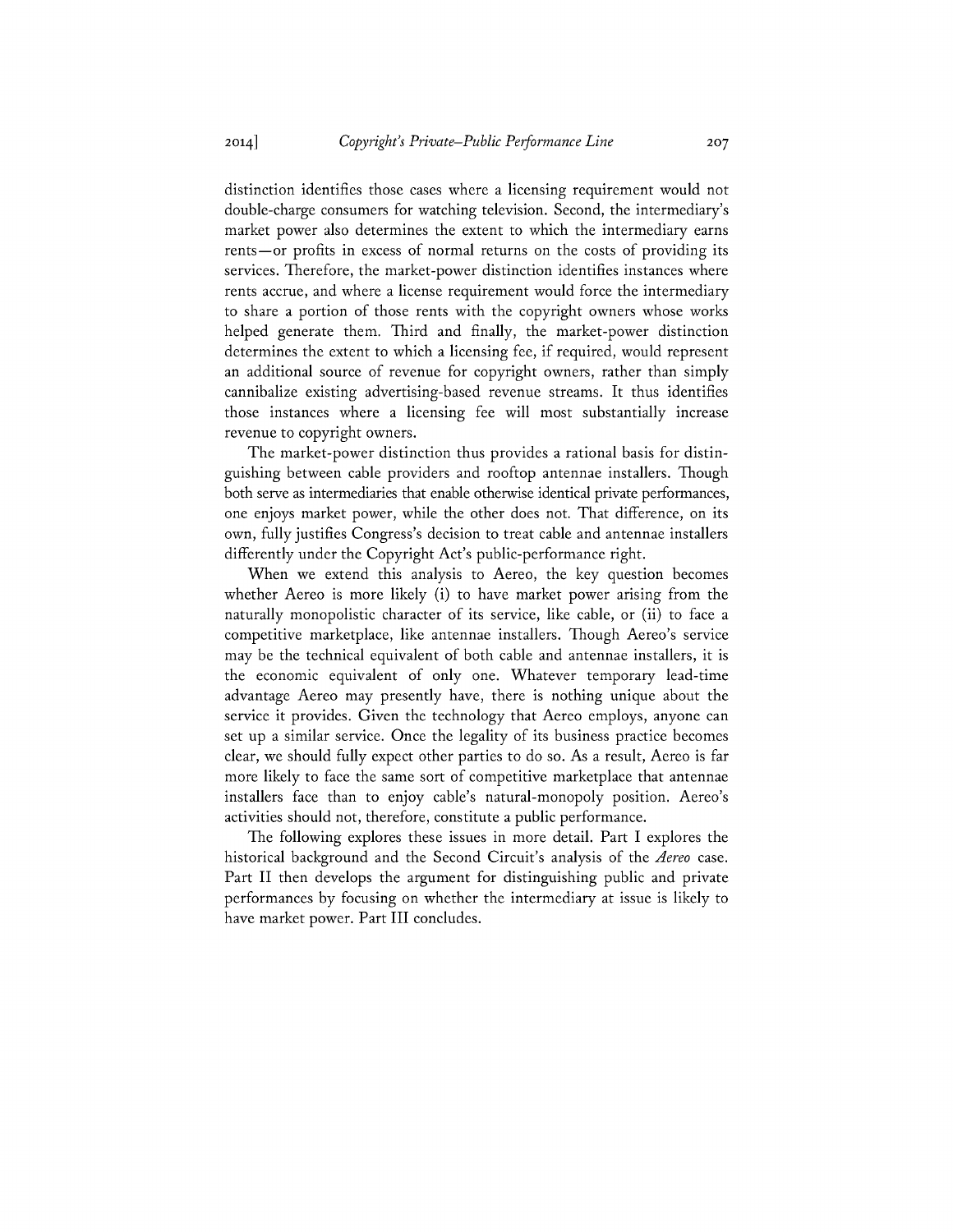### **I.** How **CABLE** TELEVISION **CAME** TO BE **A** PUBLIC PERFORMANCE, **AND** WHAT THAT **MEANS** FOR *AEREO*

*Aereo* is not the first case to come before the Court regarding the proper scope of the public-performance right. In the years leading up to the Copyright Act **of** 1976's enactment, the Court faced a similar publicperformance question. In *Fortnightly Corp. v. United Artists Television, Inc.10 and Teleprompter Corp. v. Columbia Broadcasting System, Inc.,"* the Supreme Court confronted the question of whether, under the Copyright Act of 1909, community antenna television **("CATV")** systems, which captured public television broadcasts with a few large antennae and retransmitted them to their subscribers, were publicly performing the copyrighted television programs contained in the broadcasts. 12 The Court held that the **CATV** systems were not.<sup>13</sup> In the Court's view, a broadcaster performs a copyrighted television program when it selects the program for broadcast, converts it into electronic signals, and then transmits those signals as radio waves for public reception. 14 In contrast, members of the public who use antenna and television sets to convert those electronic signals back into the visual images and audible sounds do not perform a copyrighted television program.<sup>15</sup> Between these two roles, the Court concluded that **CATV** "falls on the viewer's side of the line"16 and thus did not perform the copyrighted television programs it broadcasted."

However, Congress expressly rejected this outcome when it enacted the Copyright Act **of 1976.18** In the **1976** Act, Congress added a "transmit"

*<sup>18</sup>See* Capital Cities Cable, Inc. v. Crisp, 467 **U.S. 691, 709** (1984) (holding that the **1976** Act required cable operators to pay royalties for retransmitting copyrighted material); Sony Corp. of Am. v. Universal City Studios, Inc., 464 U.S. 417, 469 n.17 (1984) (Blackmun, **J.,** dissenting) (remarking that the Court's previously "narrow interpretation of 'perform"' had been "completely overturned" **by** the **1976** Act).

**<sup>10 392</sup> U.S. 390 (1968).**

**<sup>11</sup>**415 **U.S.** 394 (1974).

*<sup>12</sup> See id. at 396-97; Fortnightly Corp.,* **392 U.S.** at **391-93.**

*<sup>13</sup>Teleprompter Corp.,* 415 **U.S.** at 412-15 **("CATV** systems thus do not interfere in any traditional sense with the copyright holders' means of extracting recompense for their creativity or *labor."); Fortnightly Corp.,* **392 U.S.** at 399-402 **("[A] CATV** system no more than enhances the viewer's capacity to receive the broadcaster's signals.").

*<sup>14</sup> Fortnightly Corp.,* **392 U.S.** at **397-98.**

*<sup>15</sup> Id.*

*<sup>16</sup>Id.* at **399.**

**<sup>17</sup>**The Court explained that "a **CATV** system [merely] provides a well-located antenna with an efficient connection to the viewer's television set." *Id.* Similarly, "[i]f an individual erected an antenna on a hill, strung a cable to his house, and installed the necessary amplifying equipment, he would not be 'performing' the programs he received on his television set." *Id.* at 400. Thus, the Court concluded that "the only difference in the case of **CATV** is that the antenna system is erected and owned not **by** its users but **by** an entrepreneur." *Id.*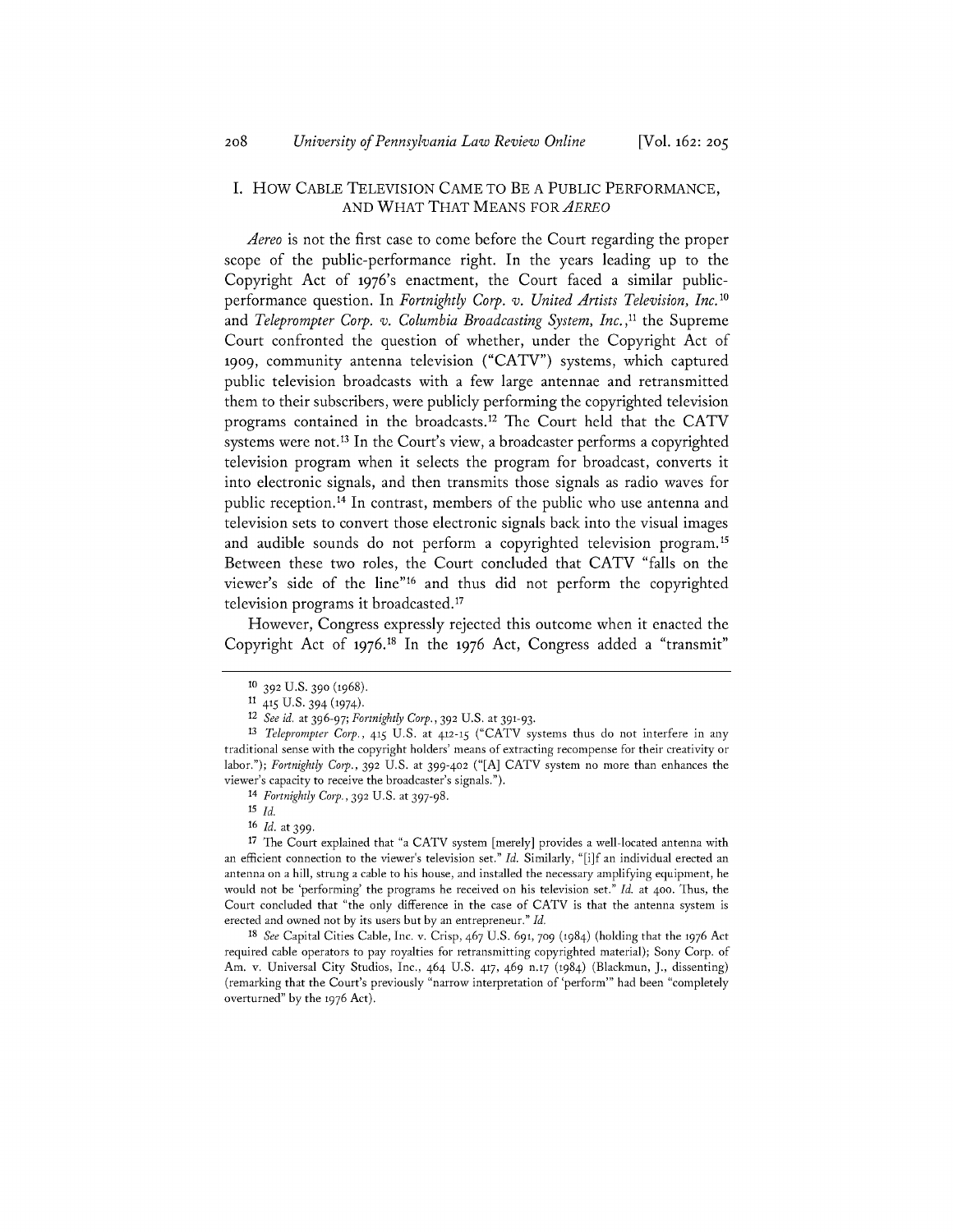clause to the definition of performing a work "publicly" specifically to reach the CATV systems' retransmissions.<sup>19</sup> In particular, section 101 of the Act provides: "To perform a work 'publicly' means **.** . **.** to transmit **.** . **.** a performance . . . to the public."<sup>20</sup> Section 101 further provides: "To 'transmit' a performance **. . .** is to communicate it **by** any device or process whereby images or sounds are received beyond the place from which they are sent."<sup>21</sup> With these definitions, Congress made it a public performance to transmit or retransmit broadcast signals that contain copyrighted works. Because **CATV** systems, and cable providers generally, transmit such signals to the public, their transmissions fall within the scope of the copyright owner's public-performance right. While watching a television program in the privacy of one's own home remains a private performance, capturing and transmitting broadcast signals to the public is a public performance of the copyrighted television broadcasts carried in the signals. Under the **1976** Act, a cable provider must therefore obtain a public-performance license. However, to ensure that the need to obtain such licenses did not discourage investment in cable systems, Congress provided a statutory license in the **1976** Act to cover cable providers' retransmissions.<sup>22</sup>

*In Aereo,* the petitioners argue that the transmit clause functionally covers Aereo's activities. 23 Just like cable, Aereo uses antennae to capture broadcast signals that contain performances of copyrighted television programs. Furthermore, just like cable, Aereo then retransmits those signals, and the embedded performances, to its subscribers. While the individual subscribers receive the performances in different places-each in their own homesthat, too, is just like cable. Given that Congress defined "publicly" performing a work specifically to ensure that cable retransmission is a public performance, the petitioners argue that Aereo's activities must also be public performances.

Aereo, on the other hand, insists that the transmit clause does not reach its activities. Its service, Aereo argues, is not the equivalent of cable, but

**<sup>19</sup>**Copyright Act **of 1976,** Pub. L. No. *94-553, §* tot, **90** Stat. **2541, 2543** (codified at **17 U.S.C.** *§* **to** *(2012)); see also* H.R. REP. **No. 94-1476,** *at* **63 (1976),** *reprinted in* **1976 U.S.C.C.A.N.** *5659, 5677* **("[A]** cable television system is performing when it retransmits the broadcast to its subscribers.").

**<sup>20 17</sup> U.S.C.** *§* **tot.**

<sup>21</sup> *Id.*

<sup>22</sup>**17 U.S.C. §it(d).** Rather than negotiate with copyright owners individually, cable providers need only pay a compulsory licensing fee set **by** the Copyright Office. *See* WNET, Thirteen v. Aereo, Inc., **712 F.3 d 676, 685-86** n.8 **(2d** Cir. **2013),** *cert. granted sub nom.* Am. Broad. Cos. v. Aereo, Inc., **134 S.** Ct. **896 (2014).**

*<sup>23</sup>Aereo,* **712 F.3 d** at **693** ("Plaintiffs argue that holding that Aereo's transmissions are not public performances exalts form over substance, because the Aereo system is functionally equivalent to a cable television provider.").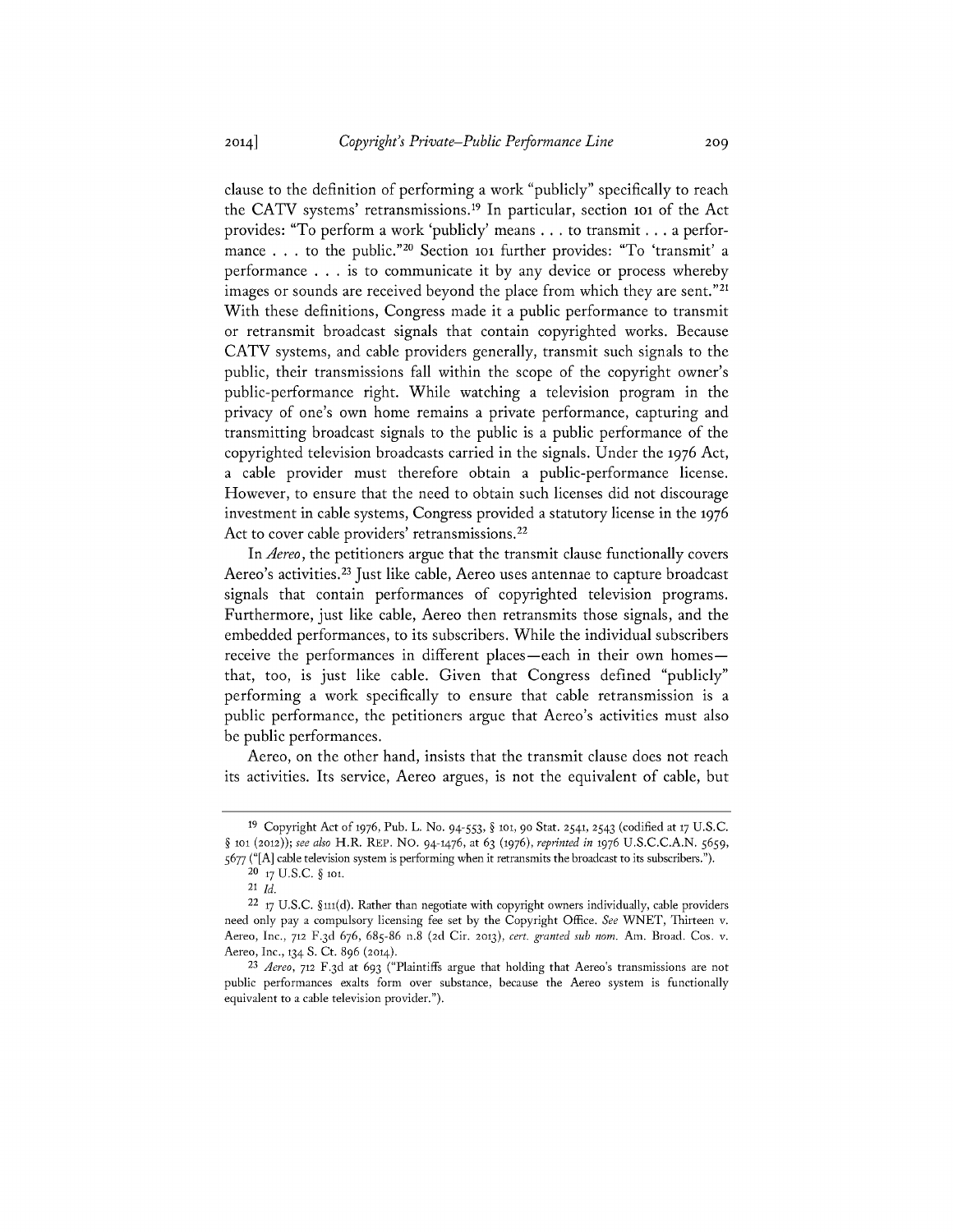rather the equivalent of installing rooftop antennae.<sup>24</sup> While Congress defined public performance to reach cable retransmission, it refused to give copyright owners an exclusive right to perform their works privately.25 Just as under the 1909 Act, watching a television program in one's own home remained a private performance, and as such, falls outside the scope of the copyright owner's exclusive right. Because such performances are private, a company that sells and installs rooftop antennae to enable consumers to watch a television broadcast in the privacy of their own homes also remains outside the scope of the copyright owner's exclusive right. Such activity remains outside the copyright owner's exclusive right even if a company installs rooftop antennae on thousands of homes. 26 In Aereo's view, that is all Aereo is doing. Unlike traditional cable or **CATV** systems, Aereo does not use just a few large antennae to capture a broadcast signal, and then retransmit that one captured signal to all of its subscribers. Rather, it uses thousands of tiny antennae, each one specifically assigned to an individual subscriber. In Aereo's view, if installing rooftop antennae does not infringe the public-performance right, then neither should its service.

Two of the three judges on the Second Circuit panel agreed with Aereo's characterization, while the third agreed with the petitioners'.<sup>27</sup> Curiously, both the majority and the dissent insisted that the statute's plain language is unambiguous and dictates their result.<sup>28</sup> The statute's language is not, however, unambiguous. **A** careful parsing of the statutory language reveals at least three potential ambiguities. The first arises from the phrase

*<sup>24</sup>See generally id.* (adopting Aereo's argument and noting that "[i]t is beyond dispute that the transmission of a broadcast TV program received **by** an individual's rooftop antenna to the TV in his living room is private"). The Second Circuit further found "no reason why the result [in favor of finding a private performance] should be any different when [a] rooftop antenna is rented from Aereo and its signals transmitted over the Internet: it remains the case that only one person can receive that antenna's transmissions." *Id.*

**<sup>25</sup>**Copyright Act **of 1976,** Pub. L. No. *94-553, H§* **107-12, 90** Stat. **2541,** 2546-6o (codified as amended at 17 U.S.C. §§ 107-13 (2012)) (listing various "[1]imitations on exclusive rights").

**<sup>26</sup>**As Justice Stewart explained, writing for the Court in *Fortnightly Corp.,* "mere quantitative contribution cannot be the proper test to determine copyright liability in the context of television broadcasting," since under such a scheme, "many people who make large contributions to television viewing might find themselves liable for copyright infringement- not only the apartment house owner who erects a common antenna for his tenants, but the shopkeeper who sells or rents television sets, and, indeed, every television set manufacturer." Fortnightly Corp. v. United Artists Television, Inc., **392** U.S. **390, 397 (1968).**

*<sup>27</sup>See supra* notes **6-7** and accompanying text.

*<sup>28</sup>Compare Aereo,* **712 F.3d** at **695** ("[The statutory] language and its legislative history **. . .** compels the conclusion that Aereo's transmissions are not public performances."), *with id.* at **698** (Chin, **J.,** dissenting) ("It is apparent that Aereo's system fits squarely within the plain meaning of the statute.").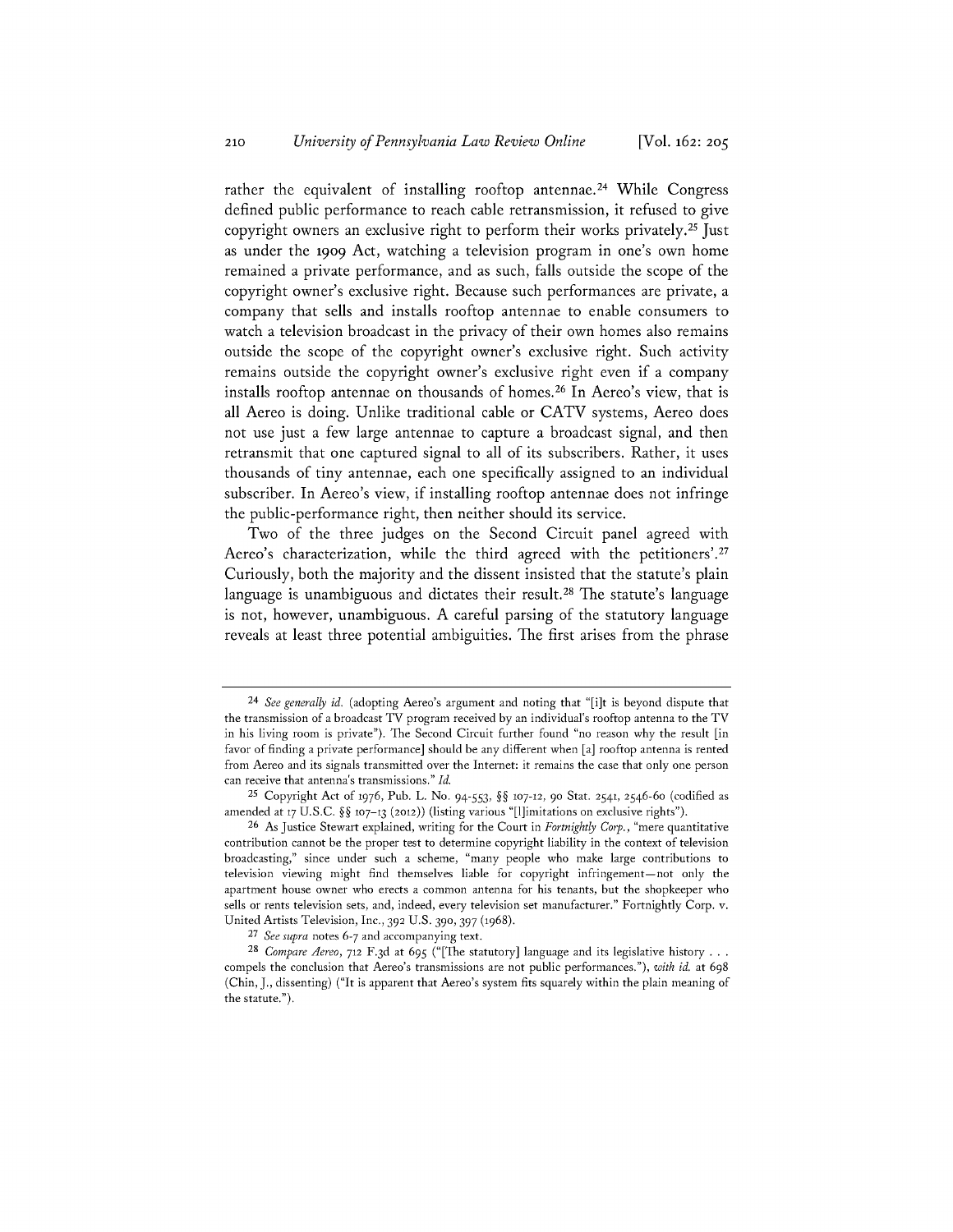"to transmit"29 and the question of volition. In the Aereo set-up, an antenna picks up the signal, and a wire or cable carries the signal to the individual subscriber's home. **If** this constitutes a transmission, who transmits the performance at issue: Aereo **by** creating the system, or its subscriber **by** selecting a program for viewing? The second ambiguity arises from the phrase "a performance"<sup>30</sup> and its interaction with Aereo's multiple, individually assigned antennae. Is each antenna capturing and transmitting the same performance or is each antenna capturing and transmitting a separate performance? The third ambiguity arises from applying the phrase "to the public"<sup>31</sup> to Aereo's multiple, individually assigned antennae. Since each antenna is individually assigned, each antenna transmits the signal to only one subscriber. Is such a transmission "to the public"?

We could of course resolve each of these ambiguities, as both the majority and the dissent in the Second Circuit implicitly did, **by** pretending that Aereo's service is either (i) the technical equivalent of a cable system, $32$ or (ii) the technical equivalent of a thousand rooftop antennae on a thousand private homes. **If** Aereo's service were the technical equivalent of just one of these, then one could simply adopt the corresponding legal treatment and resolve the ambiguities accordingly. The problem is that Aereo's service, as a technical matter, is the equivalent of *both* cable providers and rooftop antennae installers.

#### **II.** FINDING **A** SENSIBLE PATH FORWARD

Rather than pretend that a search for the right technical equivalent can provide meaningful guidance, we ought instead to look for economic equivalence. Specifically, we should determine whether, given its market position, imposing on Aereo the duty to obtain public-performance licenses for its activities would have economic consequences more similar to (i) those that follow from requiring cable systems to obtain such licenses, or (ii) those that would follow if we were to require companies that sold and installed rooftop antennae to obtain such licenses.

The underlying economics indicate that the key difference between cable providers and rooftop antennae installers is the fact that cable providers are

**<sup>29 17</sup> U.S.C.** *§* **tot.**

**<sup>30</sup>** *Id.*

**<sup>31</sup>***Id.*

*<sup>32</sup>Aereo,* **712 F.3d** *at 697* **(Chin, J., dissenting) ("Aereo is doing precisely what cable companies, satellite television companies, and authorized Internet streaming companies do.").**

*<sup>33</sup>See generally id.* **at 690 (noting that "[n]o other Aereo user can ever receive a transmission from that copy").**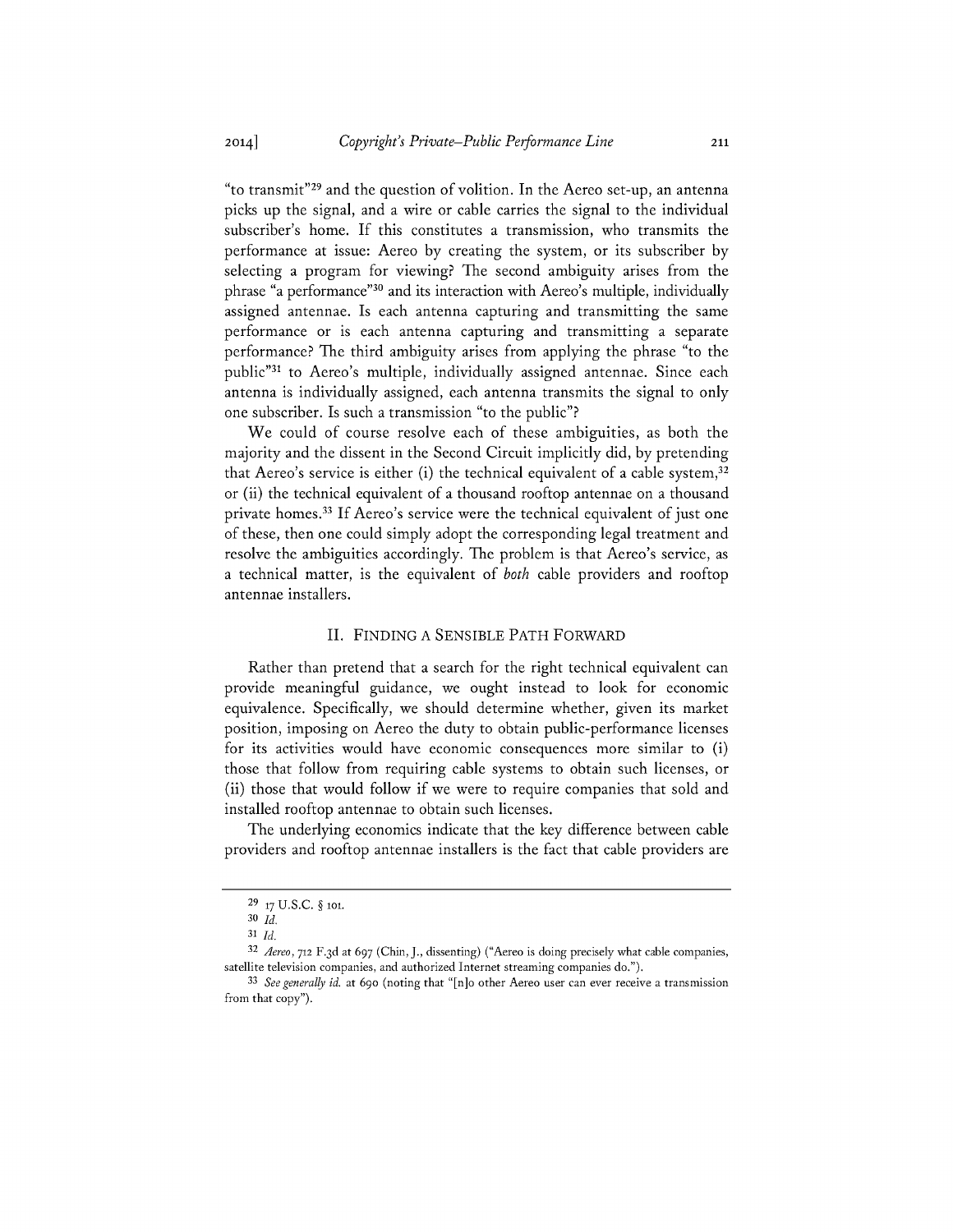likely to have market power, while rooftop antennae installers are not. The economic consequences of extending public-performance rights to these intermediaries depends, in three important ways, on whether they enjoy market power. First, market-power presence determines whether publicperformance licensing fees will come out of the intermediary's pocket, or, alternatively, be passed along to consumers. In the absence of market power, any licensing fee imposed on the intermediary will simply be passed along to consumers in the form of higher prices for the intermediary's service.<sup>34</sup> Consumers already pay for private performances of the television programs **by** making themselves available to watch associated commercials." Charging consumers twice, once in the form of advertisements and a second time in the form of a passed-along licensing fee, is neither fair nor efficient. It is unfair because it forces some consumers to pay twice for broadcast television, while others pay only once-based purely on the fortuitous happenstance of whether a consumer's residence is well located to capture television broadcasts using an antenna. It is inefficient because, **by** raising prices, it creates deadweight loss.<sup>36</sup>

Second, the presence of market power determines whether the intermediary will earn rents from the performances of the copyrighted television programs at issue. Where market power and its associated rents are present, extending the public-performance right to cover the intermediary's activities enables copyright owners to capture (or recapture) from the intermediary a share of the rents their works make possible.

Third, market-power presence determines the extent to which a publicperformance licensing fee offers copyright owners a new revenue source. As discussed, in the absence of market power, a licensing fee will be passed along to consumers. The licensing fee thereby reduces the money consumers have available to spend on the products and services advertised on the television programs they watch. Rather than creating an additional source of revenue for copyright owners, imposing a licensing requirement on intermediaries that lack market power will tend to cannibalize the revenue

*<sup>36</sup>See generally VARIAN, supra* **note 34, at 296-98 (explaining "the lost value to the consumers and producers due to the reduction in sales of the good").**

<sup>34</sup> **This trend is well known in economics.** *See, e.g.,* HAL R. VARIAN, INTERMEDIATE **MICROECONOMICS: A** MODERN APPROACH **294-96 ( 5th ed. t999) (explaining the extent to which a tax on producers will be passed along to consumers, and showing that the effect on consumers depends on supply elasticity (market-power presence)).**

**<sup>35</sup> Whether consumers directly infringe copyrighted television programs by recording them and then skipping the commercials when they play back the programs is a separate question.** *See generally* **Fox Broad. Co. v. Dish Network L.L.C., 723 F.3 d** to67, **1075 ( <sup>9</sup> th Cir. 2013) (holding that "commercial-skipping does not implicate Fox's copyright interest because Fox owns the copyrights to the television programs, not to the ads aired in the commercial breaks").**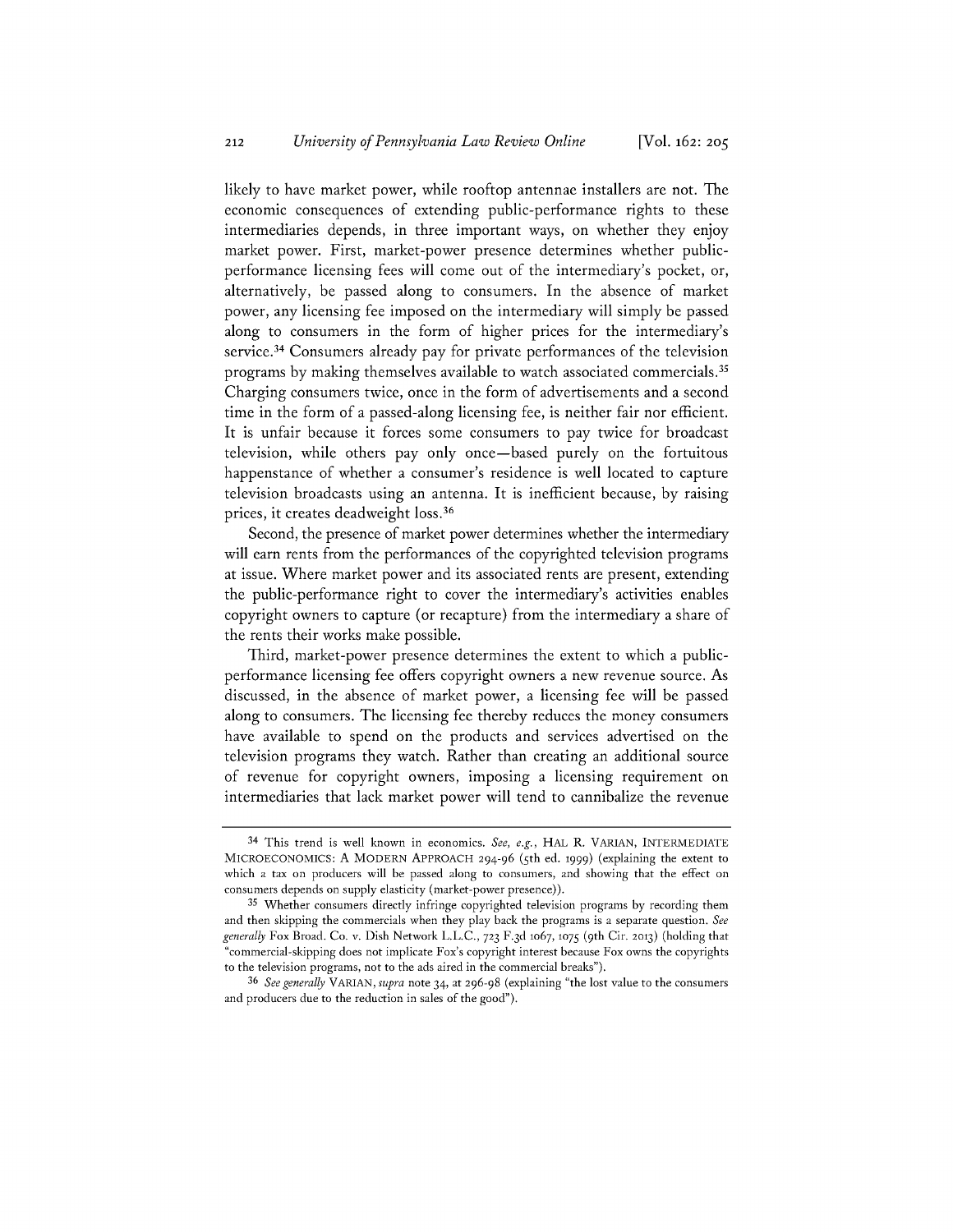copyright owners would otherwise earn from advertising associated with their copyrighted television programs.

As a result, if Congress were to extend the public-performance right to reach intermediaries that operate in a competitive market (like rooftop antennae installers), the resulting licensing fee would simply be passed along to consumers in the form of higher prices. It would force consumers to pay twice for watching the copyrighted works at issue. Consumers would pay both the customary charge for broadcast television programs **by** watching (or making themselves available to watch) associated commercials, as well as a surcharge in the form of a licensing fee tacked on to the price of a rooftop antennae. Moreover, no part of the licensing fee would be paid out of the pocket of the intermediary—the rooftop antennae installers—nor would imposing such a fee enable copyright owners to recapture some of the rents that the installers were earning from enabling the performances at issue. In a competitive market, antennae installers would not earn any rents from their services, or from the performances of the copyrighted works that their services make possible.<sup>37</sup> Rather, they would earn only normal, competitive returns on the costs of installing antennae. For the same reason, extending the public-performance right to intermediaries facing a competitive marketplace also would not offer copyright owners a new revenue source. Whatever additional money they could collect from a public-performance license would, in a competitive market, come directly from consumers. The public-performance license would thereby reduce the revenue copyright owners earn from their existing, advertising-based revenue stream.

In contrast, if Congress extends the public-performance right to reach intermediaries with market power, such as cable providers,<sup>38</sup> the consequences

**<sup>37</sup>**However, even in a perfectly competitive market, non-marginal participants may earn some rents. These rents do not arise from the copyrighted works, but rather from, for example, an antennae installer's exceptional skill and talent. There is no reason to extend the publicperformance right to enable copyright owners to claim a share of the rents exceptional individuals earn from their own talents.

**<sup>38</sup>**During the **1970s,** pervasive price regulation limited the cable companies' ability to exploit their market power. When the industry was deregulated following the Cable Franchise and Communications Policy Act of 1984, the full extent of cable's monopoly power became apparent. As then-Senator **Al** Gore stated: "Precipitous rate hikes of too percent or more in one year have not been unusual since cable was given total freedom to charge whatever the market will bear." **135 CONG.** REC. **S5692** (daily ed. May **18, 1989);** *see also* Kathleen **A.** Carroll **& Douglas J.** Lamdin, *Measuring Market Response to Regulation of the Cable TV Industry, 5* **J.** REG. **ECON.** *385, 385* **(1993)** (finding evidence in changes in prices that cable possessed "elements of natural monopoly"). *Cf* John W. Mayo **&** Yasuji Otsuka, *Demand, Pricing, and Regulation: Evidence from the Cable TV Industry, 22 RAND J. ECON. 396 (1991)* ("[W]hile regulation did not lead to economically efficient ... prices for basic cable service, it did act to keep prices below monopoly levels.").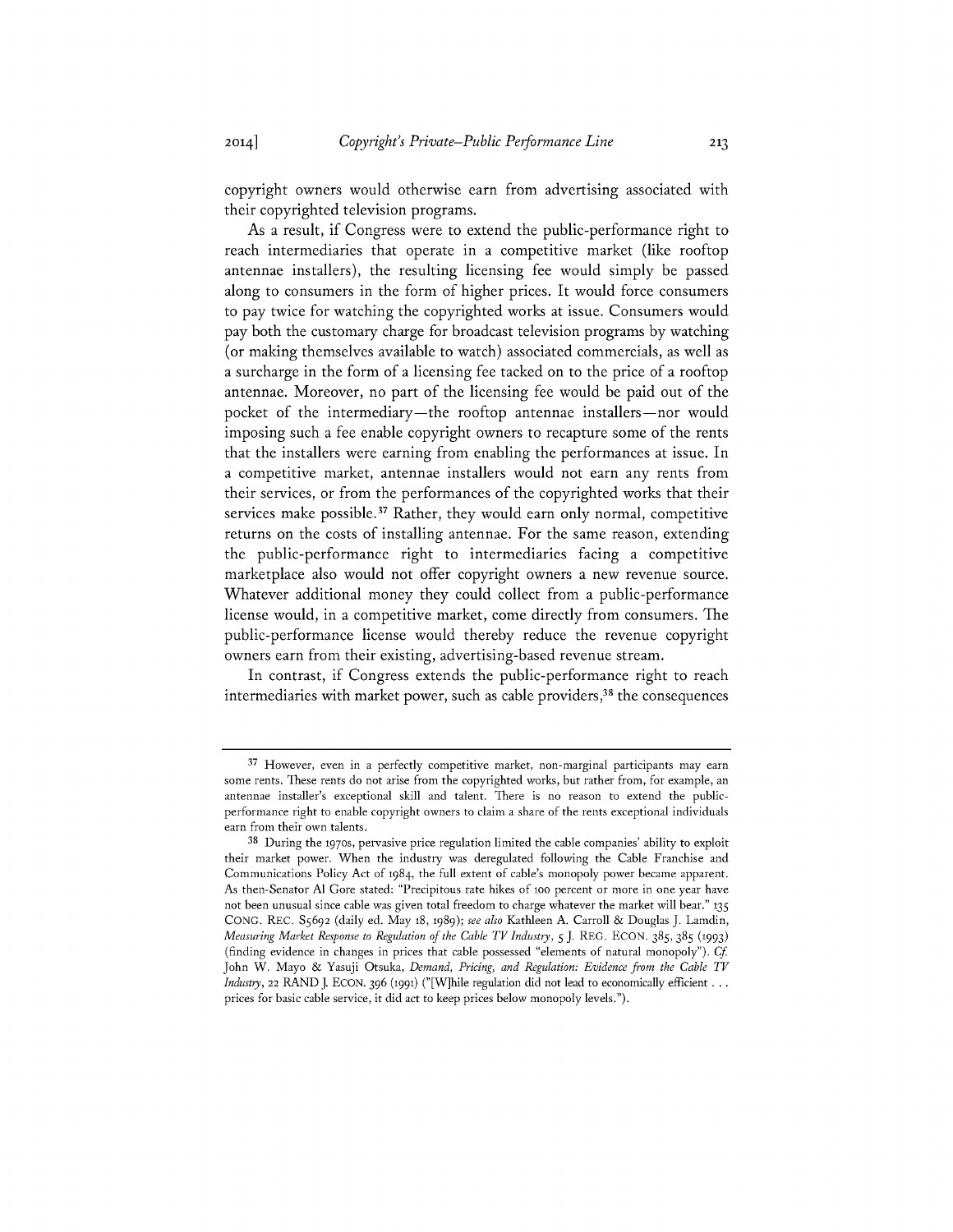would be quite different. Cable providers are likely earning rents from their transmissions of copyrighted works. Given their market power, part of the public-performance licensing fee-and in some cases, the entire fee-would come out of those rents.<sup>39</sup> It would not be passed—at least not in its entirety to consumers. Consequently, imposing such a fee on cable providers does not raise the same concern about double-charging consumers as imposing a fee on antennae installers. Moreover, because an intermediary with market power earns rents from the performances of copyrighted works, imposing such a fee would also enable copyright owners to share in the rents that the intermediary earns from the performances of copyrighted works. Therefore, the fee both prevents the intermediary from unjustly enriching itself on

For an example of a case where no part of the licensing fee would be passed to consumers, consider radio stations. Because of limitations on the permissible broadcasting spectrum and the need for a Federal Communications Commission **(FCC)** license, radio stations often enjoy a degree of market power arising from natural- monopoly characteristics. They are therefore likely to make some degree of monopoly profits from their performance of musical works. **By** recognizing those performances as public, the current scheme enables the copyright owners in musical works to negotiate for a share of those profits.

Moreover, no part of the radio station's licensing fee is likely to be passed to consumers. Whether or not a radio station must pay a public-performance royalty, the airtime that the radio station devotes to advertisements will remain unchanged. Increasing advertising airtime increases the airtime that the station can sell, but it will eventually begin to reduce the price the station can charge for advertisements -both **by** increasing the supply of airtime available, and **by** leading the station's audience to switch to other stations. **A** radio station determines the fraction of airtime devoted to advertisements **by** balancing these two marginal effects to maximize its revenue. The existence or absence of a licensing fee will not change the station's analysis. Thus, any licensing fee that the radio station pays will not be passed to consumers.

However, this trait does not mean that a license requirement and its corresponding fee come without cost. Requiring a public-performance license from radio stations reduces the stations' profitability. This reduction will not have much impact in larger markets, where a radio station will remain sufficiently profitable such that the radio dial will still be full. However, the reduction is likely to reduce the number of radio stations in less populous and rural markets, where radio stations are more likely to operate at the margins of profitability.

Some may argue that cable either does not presently or will not in the future have significant market power. *Compare, e.g.,* **SUSAN** CRAWFORD, **CAPTIVE AUDIENCE:** THE **TELECOM INDUSTRY AND** MONOPOLY POWER **IN** THE NEW **GILDED AGE** 2, **64, 113, 172 (2013)** (arguing that cable will have a monopoly over high-speed Internet access), *with* Christopher **S.** Yoo, *Technological Determinism and Its Discontents,* **127** HARV. L. REV. 914, **918-28** (2014) (reviewing CRAWFORD, *supra)* (arguing that digital subscriber line **(DSL)** services or wireless broadband services may limit cable's market power over Internet access). However, at the time that Congress enacted the Copyright Act **of 1976,** it is fair to characterize cable as having had significant market power over its subscribers.

**<sup>39</sup>**This, too, is a well known result in economics. *See generally VARIAN, supra* note 34, at 401- 05 (explaining the concept of economic rent). The licensing-fee portion that comes from the intermediary's pocket and the portion that comes from the consumers' both depend on the elasticity of supply and demand in the market, as well as the nature of the licensing fee (e.g., lump-sum, percentage of revenue, or per-play).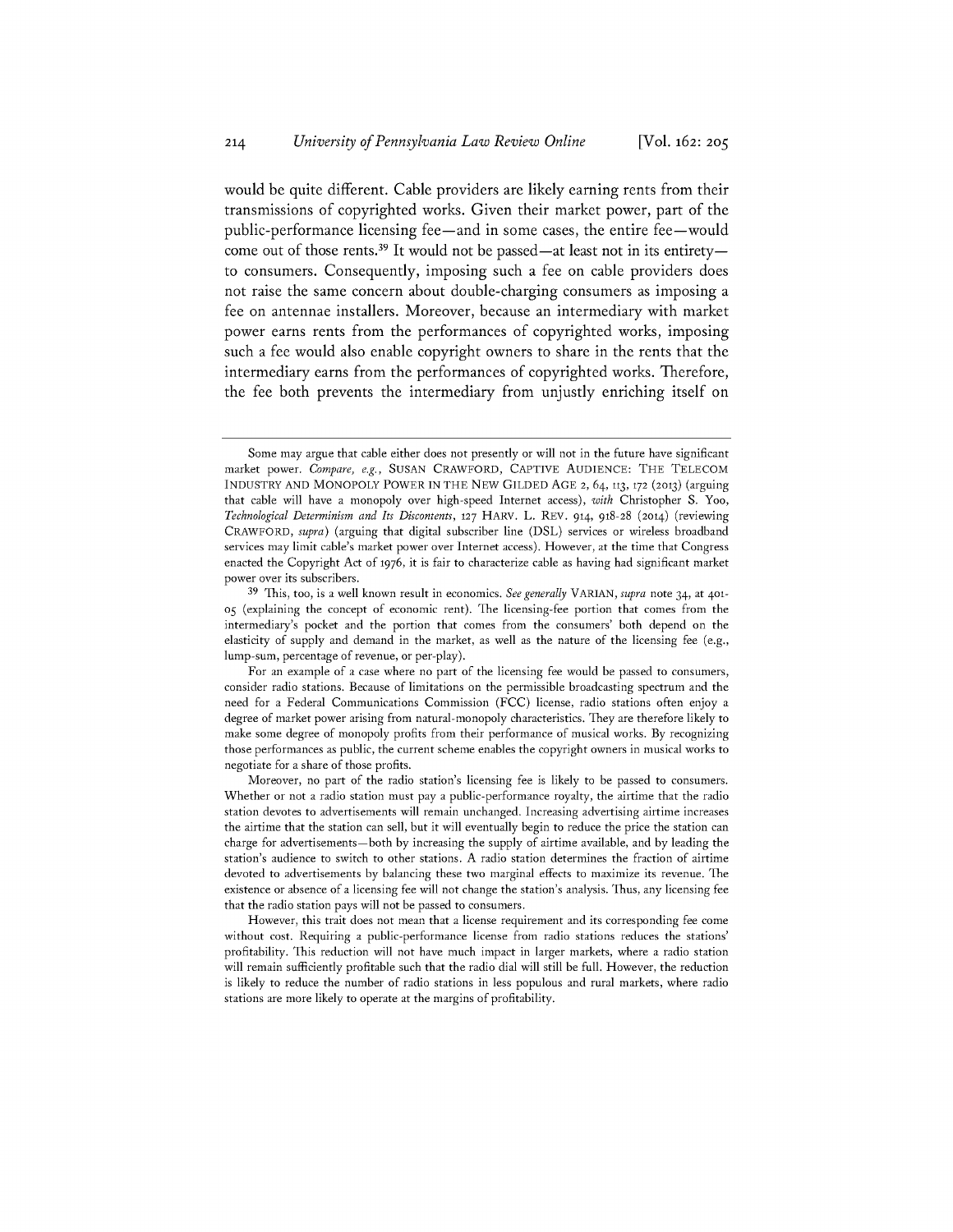another's works, while offering copyright owners an additional source of revenue. While a cable provider's rents come out of consumers' pockets and thus have a similar tendency to cannibalize advertising revenue, a licensing fee allows copyright owners to capture some of the revenue that would otherwise go from consumers to the cable provider in any event.

Overall, market power provides a sensible reason for Congress's decision to distinguish between cable providers and antennae installers on the public-performance issue. The fact that cable providers generally have market power, while antennae installers do not, provides a sensible basis for requiring a license (and an associated fee) from one intermediary, but not the other.

Here, the underlying economics of Aereo's service indicate that its market situation is more similar to that of an antennae installer than a cable provider. However, the key difference between Aereo and traditional cable is not the use of many, rather than just a few, antennae to collect the signal. Rather, the key difference between Aereo and a cable provider is the fact that a traditional cable provider transmits the broadcast over its *own* cable network to its subscribers' homes, while Aereo transmits a signal over the Internet from an antenna to an individual home.

The suggestion that this difference in transmission method is key may seem strange at first blush: **Why** should it matter whether the retransmission occurs over a company's own cable network or the Internet? Yet, after rationalizing the public-performance right, this distinction emerges as the material difference between cable and Aereo. The difference in transmission method determines the extent to which, because of natural-monopoly considerations, a company will have market power over the transmission.

The natural-monopoly character of cable arises not merely from its high fixed and low marginal costs, but also from government sanction. For a company to transmit a signal over its own wires, it has historically been necessary to lay cable, whether copper wire or fiber optic, to each and every individual home and business. Negotiating for permission to lay cable across private property can prove expensive and often impractical. To overcome these difficulties, cable companies usually rely on the delegated power of eminent domain to obtain the necessary easements. Counties and municipalities typically delegate their power of eminent domain to only one cable provider. As a result, in most markets, there is only one cable service. <sup>40</sup>

**<sup>40</sup> This is certainly true where the author lives. On this issue more generally, see** MARK COOPER, **CABLE** MERGERS **AND MONOPOLIES:** MARKET POWER **IN DIGITAL MEDIA AND COMMUNICATIONS** NETWORKS **19-38** (2002) **(discussing the long tradition of cable monopolies, "born with franchise monopoly service territories in the 1970s").**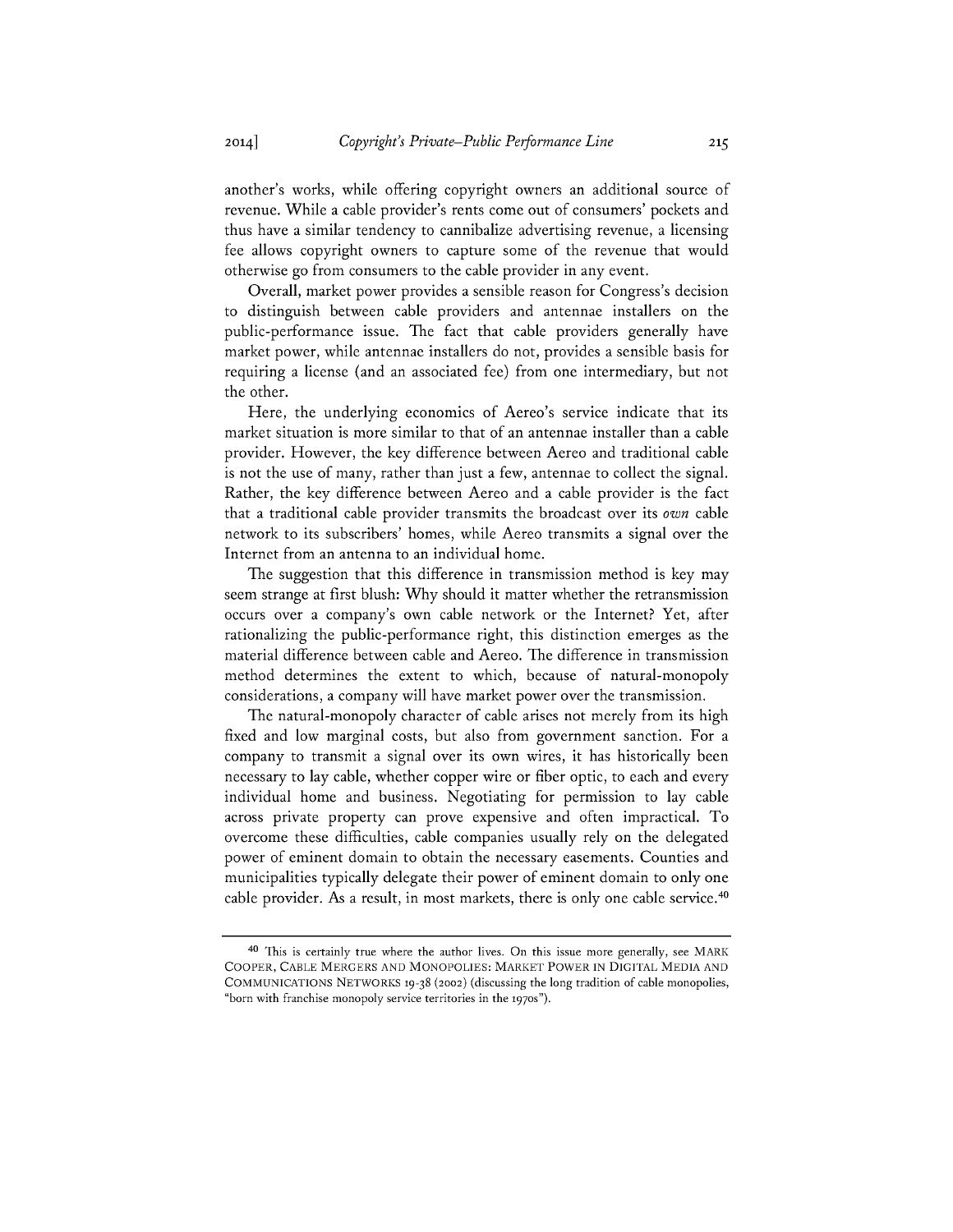While other options, such as satellite, exist, these alternatives differ from cable in important ways (e.g., cable companies lay and transmit over their own lines, while satellite companies do not), such that cable retains considerable market power.

Aereo, **by** contrast, may have some initial market power because of its entrepreneurial skill and risk-taking, but it does not have any natural monopoly power. So long as Internet service providers may not discriminate between the bits they carry,<sup>41</sup> anyone can set up a similar service and compete with Aereo. **If** Aereo continues to earn rents from its service, competitors will likely enter the market once legal rules become clear. Aereo's market situation is thus more similar to that of rooftop-antennae companies than it is to the cable service providers'. Just as with antennae installers, extending the public-performance right to Aereo's activities would not enable copyright owners to recapture a share of the rents Aereo earns from the performances Aereo makes possible. Facing a pending competitive market, Aereo, just like antennae installers, will not earn (or at least will not earn for long) any rents from its performances-only a reasonable return on the cost of its service. Similarly, instead of requiring a licensing fee paid solely from Aereo's pockets, extending the publicperformance right to Aereo would lead to Aereo's customers being charged twice: first through advertisements associated with the copyrighted programs, and second through the passed-along licensing fee. This fee would also reduce, on a dollar-for-dollar basis, 42 the money consumers have available to spend on advertised products. Instead of offering copyright owners a new and additional revenue stream, a licensing fee would instead tend to cannibalize copyright owners' existing advertising revenue stream.

This approach thus suggests that the Second Circuit resolved *Aereo* correctly. Given the underlying economics, Aereo's activities are analogous

**<sup>41</sup>**Nondiscrimination's effect on the market is one of the reasons that the net-neutrality debate is so important. *See generally* Verizon v. **FCC, 74o F.3 d 623, 628 (D.C.** Cir. **2014)** (striking the FCC's net-neutrality rules, but not the FCC's power to reimpose them on a case-by-case basis under section 706 of the **1996** Telecommunications Act).

**<sup>42</sup>**This phrase distinguishes between the differing effects of a licensing fee in competitive versus naturally monopolistic markets. In a competitive market, the fee is simply passed to consumers. Thus, every dollar amount of the licensing fee comes directly from consumers thereby reducing **(by** the same dollar amount) the amount that consumers have available to spend on advertised products.

In contrast, in the monopolistic market, the intermediary absorbs part of the fee. While part of the licensing fee may be passed to consumers, each dollar in licensing-fee revenue will come partly from the intermediary's rents and partly from consumers. As a result, in the monopolistic market, one dollar paid through a licensing fee will reduce the amount that consumers have available to spend **by** less than one dollar.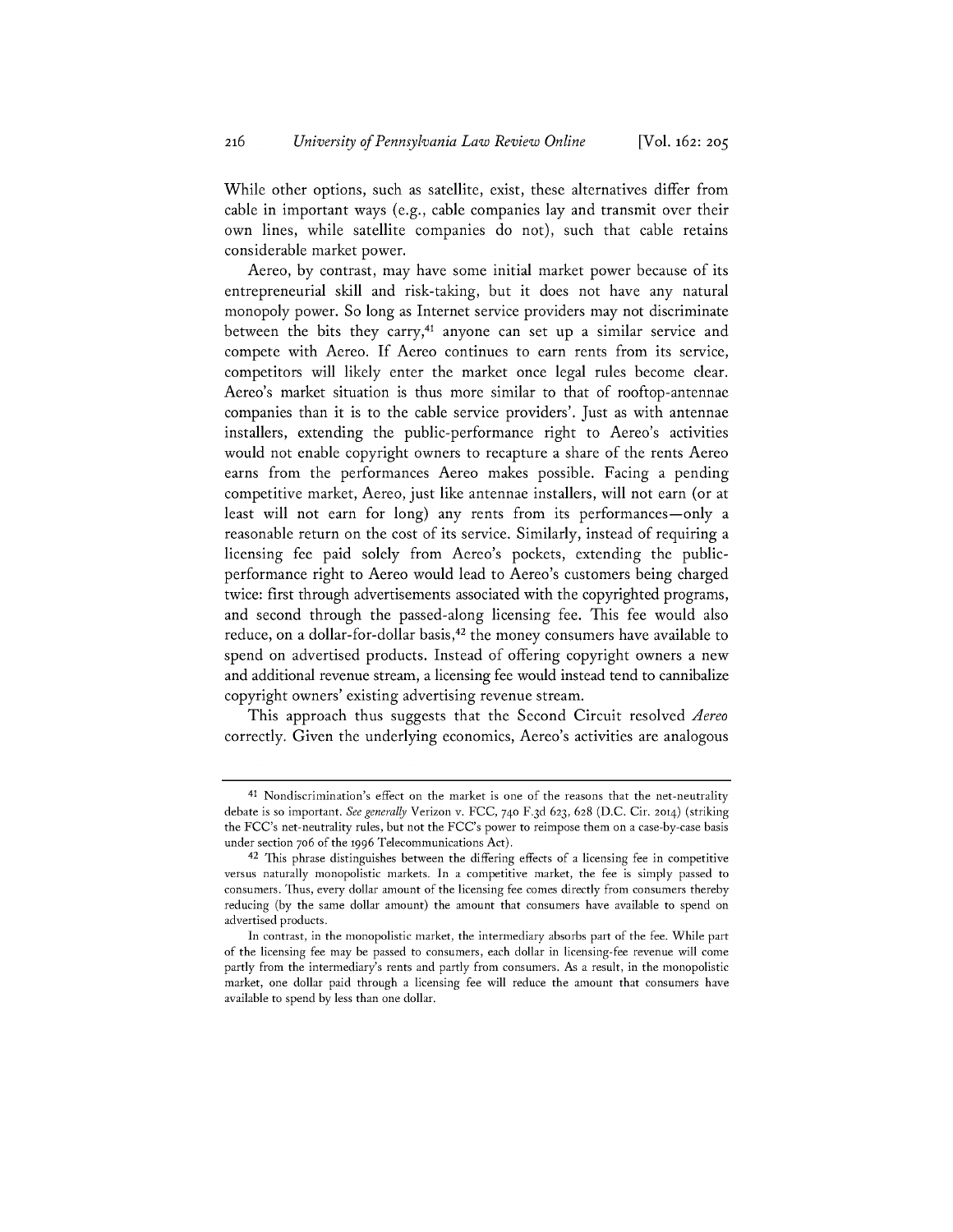to a thousand rooftop antennae installed on a thousand private homes, not to a cable service provider. The Court should therefore interpret the publicperformance right's ambiguous language so that the right does not reach

#### III. **A** RATIONAL PUBLIC-PERFORMANCE RIGHT

In this essay, **I** suggest that we should define the public-performance right to reach those intermediaries likely to possess market power due to the natural-monopoly character of their service. This approach not only suggests the proper resolution in *Aereo,* but it also explains and justifies some otherwise puzzling distinctions in the Copyright Act.44 While this approach

<sup>44</sup>For example, the public-performance right reaches broadcasters but not companies that manufacture and sell televisions and radios. Both enable private performances of copyrighted works, so why should one be liable for a public performance but not the other? In *Fortnightly Corp.,* the Court explained that this distinction arose historically **by** treating broadcasters as exhibitors, and the viewer as "a member of a theatre audience." Fortnightly Corp. v. United Artists Television, Inc. **392** U.S. **390, 398 (1968).** In other words, "[b]roadcasters perform," while "[v]iewers do not perform." *Id.*

Aereo's activities.<sup>43</sup>

<sup>43</sup> This approach also suggests that if a cable provider were to use a thousand tiny antennae and then to assign one to each individual homeowner, subsequent cable transmissions would remain public performances so long as the signals are transmitted over the cable provider's own wires. Some may argue that treating Aereo's thousand tiny, individually assigned antennae differently from a cable provider's thousand tiny, individually assigned antennae stretches the statutory language further than it can bear. To the extent that the same result would apply in both cases, the appropriate solution is to exclude Aereo from the scope of the public-performance right today and worry about the cable provider possibility if and when it arises. First of all, such an approach obtains the correct answer in the case presently before the Court, instead of choosing an incorrect answer for fear of how cable providers may respond in the future. Second, even if cable providers legally could switch to Aereo's model in order to avoid the licensing fees, they may not choose to do so. Third, if cable providers do begin to switch to thousands of tiny, individually assigned antennae, at some point, their actions may then spur congressional action. Even so, it is still preferable to define the public-performance right narrowly in this case and place the burden on copyright owners to persuade Congress to rewrite relevant statutory language if and when it becomes necessary. As the addition of the transmit clause in response to the *Fortnightly Corp.* and *Teleprompter Corp.* cases demonstrates, *see supra* notes **t8-22** and accompanying text, copyright owners have the ability to persuade Congress to revise the scope of their rights when it becomes necessary and desirable to do so.

However, under the definition of "perform" in the **1976** Act, this distinction can no longer hold. *See* Copyright Act **of 1976,** Pub. L. No. *94-553, §* tot, 90 Stat. 2541, 2543 (codified at **17 U.S.C.** *§* **101** (2012)) ("To 'perform' a work means **. . .** in the case of a motion picture or other audiovisual work, to show its images in any sequence or to make the sounds accompanying it audible."). Under this definition, both broadcaster and viewer could theoretically "perform" a work; both broadcaster and viewer could "show" a recorded motion picture in the viewer's home. Nevertheless, treating broadcasters' actions as a public performance, while treating as private the actions of all the other companies that make it possible for consumers to watch television in their own homes, remains sensible to the extent broadcasters, but not television manufacturers, have market power arising from the natural-monopoly character of their markets.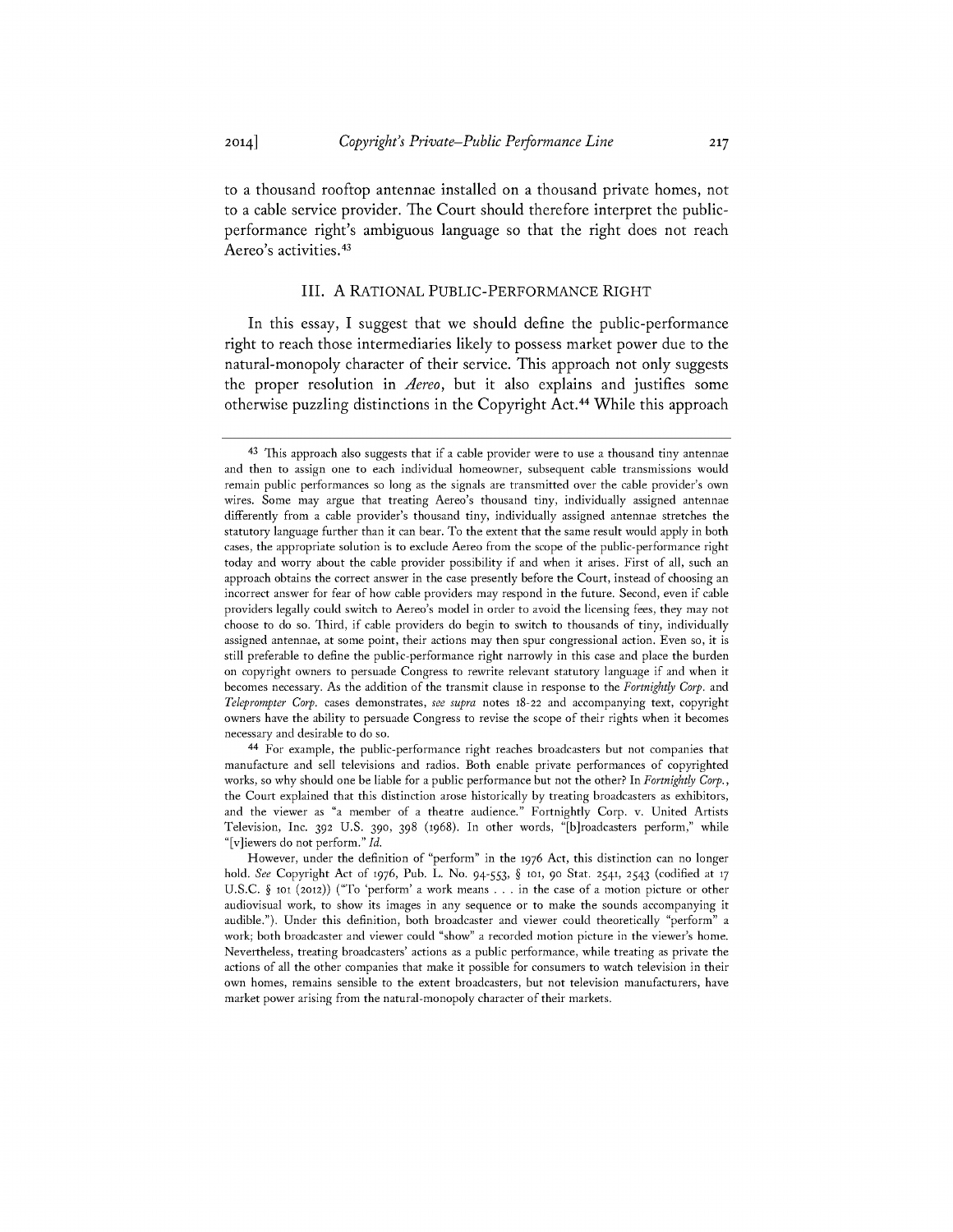does not explain the outcomes in all of the cases dealing with the publicperformance issue,45 it provides a rational basis for distinguishing between intermediaries, all of which offer goods or services that ultimately enable private performances of copyrighted works.

Where the intermediary at issue likely has market power arising from the natural-monopoly character of their service, one can plausibly justify extending the public-performance right to cover that intermediary's activities. However, where the intermediary faces a more competitive market, as Aereo will, one should not extend the public-performance right to the intermediary's activities. In such a case, any licensing fee would be passed to consumers through higher prices for the intermediary's service. Because the licensing fee would be passed to consumers, requiring a license would have three unattractive economic consequences. First, it would force consumers to pay twice for the same performance. Second, for copyright owners, a licensing fee would not recapture a share of the rents that the intermediary was earning from the copyrighted works. Third, the licensing fee would not provide copyright owners a new and additional source of revenue.

As long as Congress gives copyright owners an exclusive right to perform their works publicly, but not an exclusive right to perform their works privately, courts will have to draw a line between the two kinds of performances. In cases where an intermediary provides a good or service that enables members of the public to perform a copyrighted work privately, the intermediary's likely market power provides a sensible basis for drawing that line.

**A** market-power explanation can similarly justify the outcome in the noteworthy case involving Cablevision, *Cartoon Network, LP v. CSC Holdings, Inc. See 536* **F.3d 121, 139 (2d** Cir. **2008)** (holding that providing a remote digital video recorder that subscribers could use to record and transmit copyrighted television programs does not infringe the public-performance right). Though the defendant in that case was a cable provider and thus likely had market power, it did not have market power with respect to the remote storage digital video recorder service at issue. For that particular service, if Cablevision tried to charge a monopoly price, consumers could simply substitute a competitively priced set-top digital video recorder.

<sup>45</sup> For example, the proposed approach suggests that the Third Circuit resolved the publicperformance issue incorrectly in both *Columbia Pictures Industries, Inc. v. Redd Horne, Inc., 749* **F.2d 154 (3d** Cir. 1984), and *Columbia Pictures Industries, Inc. v. Aveco, Inc.,* 8oo **F.2d 59 (3d** Cir. **1986).** However, given that the Third Circuit may have incorrectly decided both cases, this application serves more as a feature than as a flaw of the proposed approach. As **I** have explained elsewhere, these cases represent the motion picture industries' attempt to overturn the first sale doctrine with the public-performance right. *See* Glynn **S.** Lunney, Jr., *The Death of Copyright: Digital Technology, Private Copying, and the Digital Millennium Copyright Act,* **87** VA. L. REV. **813, 903-04 (2001)** ("[W]hen movie rentals first became popular, a group of movie studios set out to obtain a judicial ruling barring such rentals. Recognizing that the first sale doctrine posed a substantial obstacle **. ..** the studios began **by** suing a video rental that offered in-store viewing." (footnote omitted)).